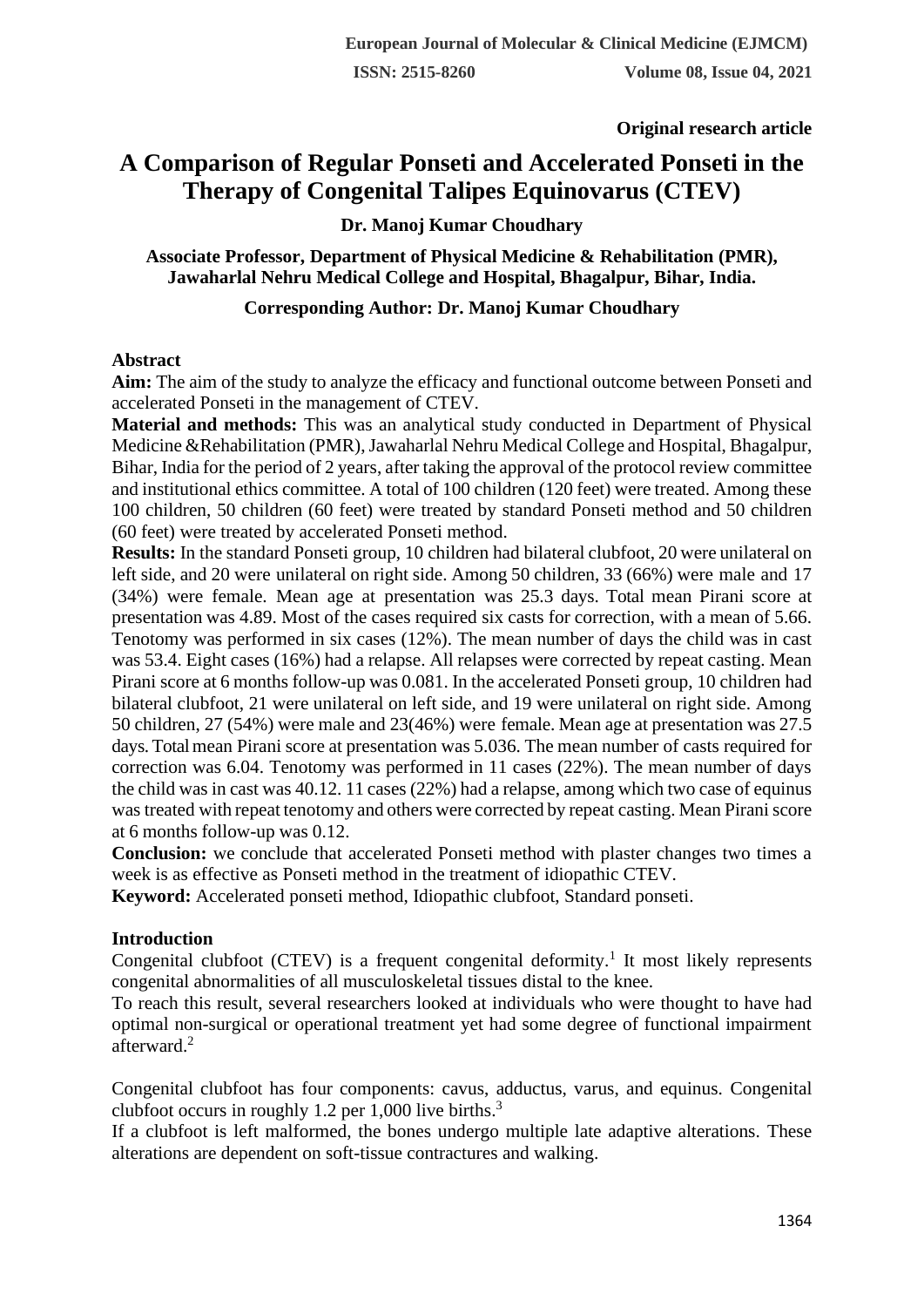**ISSN: 2515-8260 Volume 08, Issue 04, 2021**

In untreated adults, some joints may spontaneously fuse or develop degenerative alterations. Ignacio Ponseti established and refined a consistent treatment for clubfeet in the late 1940s based on pathoanatomy from stillborn babies with clubfeet and functional anatomy from radiography of normal feet and clubfeet.<sup>4</sup>

Although Ponseti's clubfoot treatment has been known for a long time, it has just recently been evaluated in terms of long-term patient outcomes.<sup>5</sup>

After an initial period of manipulation, the Ponseti casting technique calls for weekly cast changes.

This arbitrary gap between two consecutive casts has recently been questioned. The accelerated Ponseti treatment is as safe and effective as the regular procedure. In accelerated Ponseti, casting is done every five days, two or three times a week.<sup>6</sup>

They excluded individuals with a pretreatment Pirani score of less than 4, but their results were similar to those of Elgohary and Abulsaad.<sup>7</sup> Reduced treatment duration could lead to higher compliance through several benefits.

The study's goal was to compare the functional outcome of Ponseti and accelerated Ponseti in the management of CTEV.

## **Material and Methods**

This was an analytical cross sectional study conducted in the Department of Physical Medicine &Rehabilitation (PMR), Jawaharlal Nehru Medical College and Hospital, Bhagalpur, Bihar, India, for the period of 2 years, after taking the approval of the protocol review committee and institutional ethics committee.

## **Methodology**

A total of 100 children (120 feet) were treated .Among these 100 children, 50 children (60 feet) were treated by standard Ponseti method and 50 children (60 feet) were treated by accelerated Ponseti method. The patients were randomized by computer generated numbers to either the standard Ponseti or the accelerated Ponseti method. All children were treated on an outpatient basis to reduce any bias from altered compliance and enabling us to directly compare the efficacy of two methods in terms of correction of the deformity.

Each clubfoot was scored each week using Pirani scoring system before cast application. Children were made to sleep by giving breast milk before cast application. In the standard Ponseti group, each foot was manipulated weekly and corrective above knee casts with knee in 90° of flexion were given. Step by step correction as recommended by Ponseti was followed. First cavus is corrected followed by varus and equinus is corrected at last. In the accelerated group, each foot was manipulated twice in a week at fixed intervals. The principle of correction was the same as that of Ponseti technique.

In both the groups, tenotomy was done when cavus, adductus, and varus are fully corrected but ankle dorsiflexion remained  $\langle 10^\circ$  above neutral. It was made certain that abduction was adequate before performing tenotomy. Percutaneous Achilles tenotomy was done as an outpatient procedure using local anesthesia. Before the application of final cast or tenotomy, measurements were taken so that when the child comes for final cast removal, brace would be ready. Immediately after the removal of final cast, a Dennis Browne splint was applied. In the case of unilateral CTEV, brace was set at 70° external rotation on involved side and 40° rotation on uninvolved side. In cases of bilateral CTEV, both feet were set at 70° external rotation.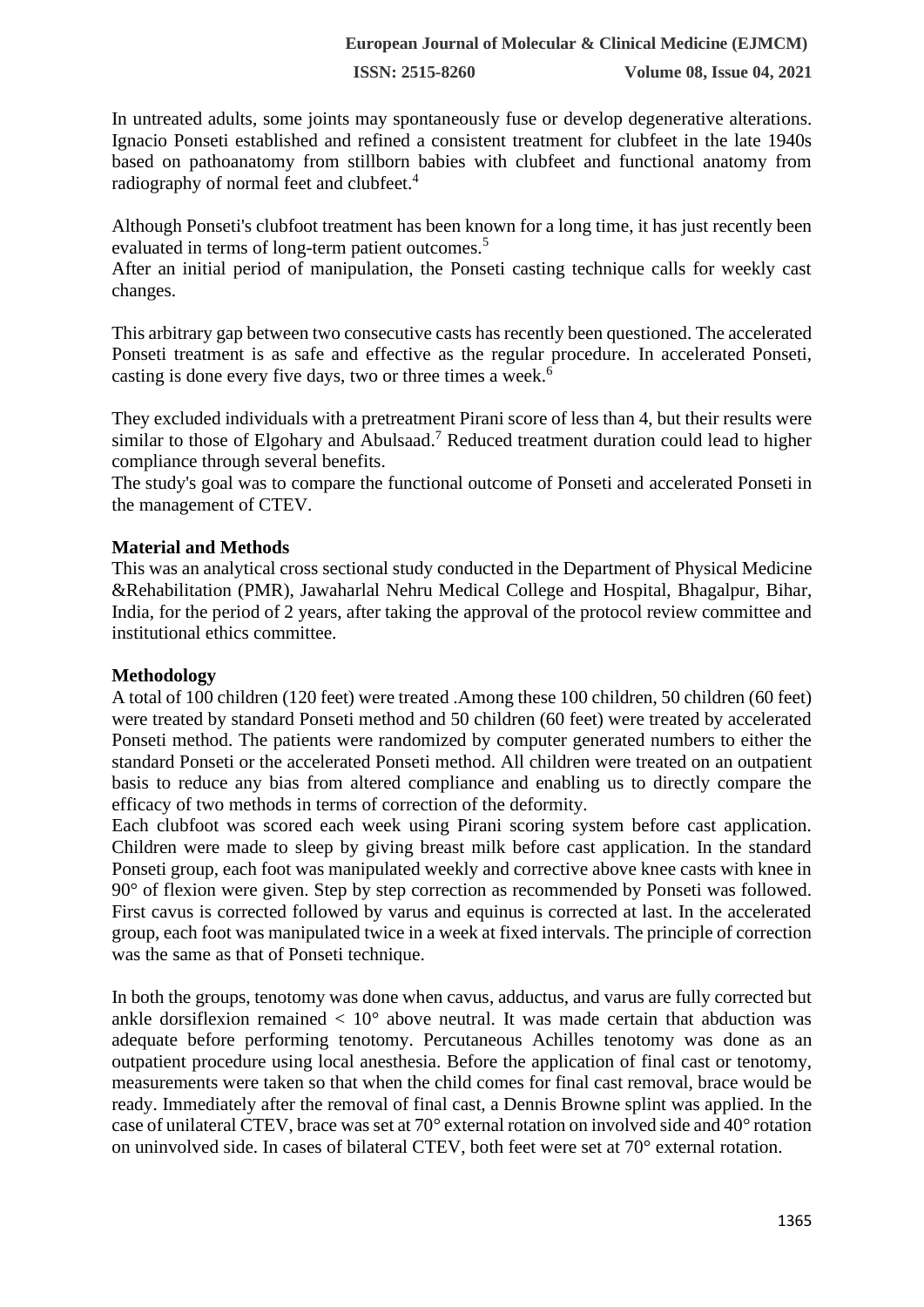## **Results**

A total of 100 children (120 feet) were treated; of which 50 children (60 feet) were treated by standard Ponseti method and 50 children (60 feet) were treated by accelerated Ponseti method. In the standard Ponseti group, 8 children had bilateral clubfoot, 17 were unilateral on left side, and 17 were unilateral on right side. Among 50 children, 33 (66%) were male and 17 (34%) were female. Mean age at presentation was 25.3 days. Total mean Pirani score at presentation was 4.89. Most of the cases required six casts for correction, with a mean of 5.66. Tenotomy was performed in six cases (12%). The mean number of days the child was in cast was 53.4. eight cases (16%) had a relapse. All relapses were corrected by repeat casting. Mean Pirani score at 3 months follow-up was 0.081. In the accelerated Ponseti group, 10 children had bilateral clubfoot, 15 were unilateral on left side, and 15 were unilateral on right side. Among 50 children, 27 (54%) were male and 23(46%) were female. Mean age at presentation was 27.5 days. Total mean Pirani score at presentation was 5.036. The mean number of casts required for correction was 6.04. Tenotomy was performed in 11 cases (22%). The mean number of days the child was in cast was 40.12. 11 cases (22%) had a relapse, among which two case of equinus was treated with repeat tenotomy and others were corrected by repeat casting. Mean Piraniscore at 6 months follow-up was 0.12.In our study, idiopathic clubfoot was seen more common in male child than female child. Both standard Ponseti technique and accelerated Ponseti technique for correction of CTEV were done Table 1.We used Pirani scoring system for comparing the correction of CTEV in both standard and accelerated Ponseti techniques. The Pirani score was higher in accelerated Ponseti than standard Ponseti at the time of presentation Table 2. Based on the Pirani score, the patients who had undergone standard Ponseti method of correction had lower relapse rate than patients corrected with accelerated Ponseti method Table 3. 6 months follow-up mean Pirani score showed better result in standard Ponseti method of correction than accelerated method of correction for CTEV Table 4.

| <b>Table 1: Gender distribution</b> |              |                |              |  |
|-------------------------------------|--------------|----------------|--------------|--|
| Procedure                           | Male $(\% )$ | Female $(\% )$ | <b>Total</b> |  |
| Standard ponseti                    | 33 (66)      | 17(34)         | 50           |  |
| Accelerated ponseti                 | (54)         | 23(46)         | 50           |  |

## **Table 1: Gender distribution**

| Table 2: Mean pirani score at presentation |              |  |  |
|--------------------------------------------|--------------|--|--|
| Procedure                                  | <b>Score</b> |  |  |
| Standard ponseti                           | 4.89         |  |  |
| Accelerated ponseti                        | 5.036        |  |  |

|  |  |  | <b>Table 3: Relapse rate</b> |  |
|--|--|--|------------------------------|--|
|--|--|--|------------------------------|--|

| Procedure           | Relapse rate $(\% )$ |
|---------------------|----------------------|
| Standard ponseti    |                      |
| Accelerated ponseti | $\sim$               |

| Table 4: Mean pirani score at 6 months follow-up |                                         |  |
|--------------------------------------------------|-----------------------------------------|--|
| Procedure                                        | Mean pirani score at 6 months follow-up |  |
| Standard ponseti                                 | 0.081                                   |  |

Accelerated ponseti  $\vert$  0.12

## **Table 4: Mean pirani score at 6 months follow-up**

# **Discussion**

At present, the Ponseti technique is the most often utilised modality for care of CTEV. The classic Ponseti technique of weekly manipulation and casting is affordable, has a relatively low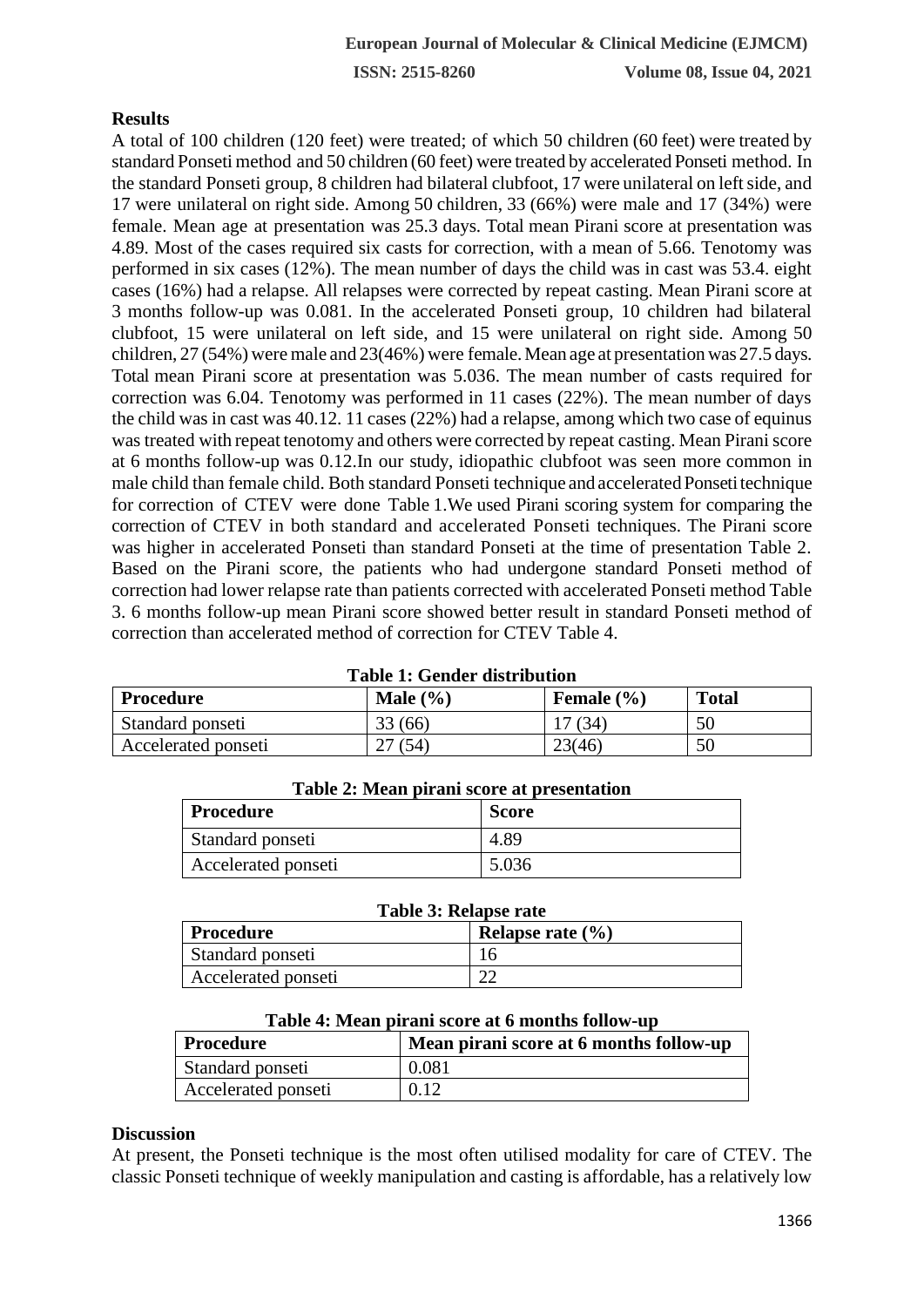learning curve, and has achieved great outcomes in both in short- and longterm investigations.8,9

Although Giesberts et al.<sup>10</sup> have published a review study revealing that accelerated treatments have a similar efficacy and safety profile as the standard protocols, no appropriate casting interval has been recommended.

Our purpose was to establish the effectiveness of a twice-weekly accelerated treatment vis-àvis the standard procedure in our study.

CTEV is one of the most prevalent congenital malformations occurring in children.<sup>11</sup> The approach of serial manipulation and casting devised by Ponseti for congenital clubfoot was introduced in an effort to obtain a plantigrade, functional foot without the need to resort to extensive surgical intervention. The Ponseti approach was generally accepted and practised, delivering reliably long-term benefits.

We treated clubfoot cases using Ponseti and accelerated Ponseti approach, which involves replacing the plaster 2 times in a week. We performed special clubfoot clinics and did our casting on fixed days in a week so that we gave the chance of new patient's parents to meet old patient's parents and assure them about treatment and compliance.<sup>1,4</sup>

We followed Pirani scoring system and performed tenotomy, whenever necessary.

Following cast correction, a Dennis Browne splint was inserted and bracing procedure followed. The mean age at which the presentations were made was 28.5 days in both groups. For rectification, the mean number of casts required in the expedited group (6.04) was comparable to that in the conventional group (5.66).

The mean number of days spent in the cast was 40.12 days in the accelerated group and 53.4 days in the standard group in the accelerated group.

Despite the fact that the tenotomy rate was greater in the expedited group (22 percent) than in the conventional group (12 percent), the difference was not statistically significant between the two groups.

When comparing the accelerated and standard groups, the accelerated group has a slightly higher Pirani score (5.036) than the standard group (4.89). At 6 months follow-up, 78 percent of cases in the expedited group had remained corrected, which is equivalent to 84 percent in the regular group.

The relapse rate in the accelerated group was 22 percent, while it was 16 percent in the regular group, which is statistically insignificant. According to our findings, the majority of the relapses were of the forefoot adduction and equinus types, which were primarily treated by casting. Relapses were shown to be mostly caused by failure to adhere to the bracing technique. By emphasising the necessity of braces at each visit and scheduling follow-up appointments at regular intervals, this could be minimised.

We instructed the parents on how to put on the braces and kept an eye on them while they were doing so. The use of the accelerated Ponseti approach, if the long-term results are comparable to those obtained using the regular Ponseti procedure, may be beneficial to patients in a number of ways.

The number of days the youngster spent in plaster was reduced when the procedure was used more quickly. This would offer the parents with the option of obtaining more quick medical attention.